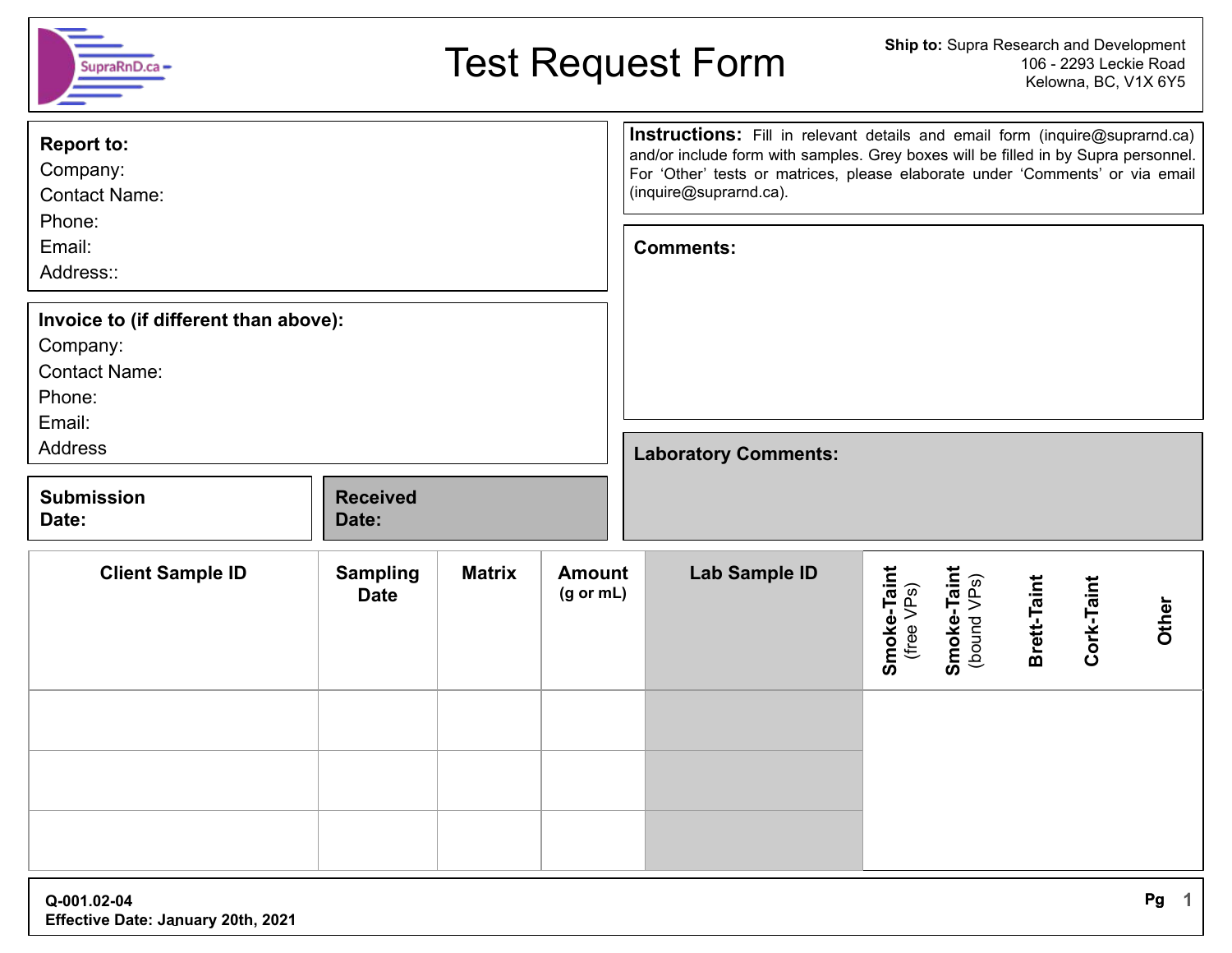

## **Test Request Form**

| <b>Client Sample ID</b> | <b>Sampling</b><br><b>Date</b> | <b>Matrix</b> | Amount<br>$(g \text{ or } mL)$ | <b>Lab Sample ID</b> | Smoke-Taint<br>(free VPs)<br>Smoke-Taint<br>(bound VPs) | Brett-Taint | Cork-Taint | Other |
|-------------------------|--------------------------------|---------------|--------------------------------|----------------------|---------------------------------------------------------|-------------|------------|-------|
|                         |                                |               |                                |                      |                                                         |             |            |       |
|                         |                                |               |                                |                      |                                                         |             |            |       |
|                         |                                |               |                                |                      |                                                         |             |            |       |
|                         |                                |               |                                |                      |                                                         |             |            |       |
|                         |                                |               |                                |                      |                                                         |             |            |       |
|                         |                                |               |                                |                      |                                                         |             |            |       |
|                         |                                |               |                                |                      |                                                         |             |            |       |
|                         |                                |               |                                |                      |                                                         |             |            |       |
|                         |                                |               |                                |                      |                                                         |             |            |       |
|                         |                                |               |                                |                      |                                                         |             |            |       |